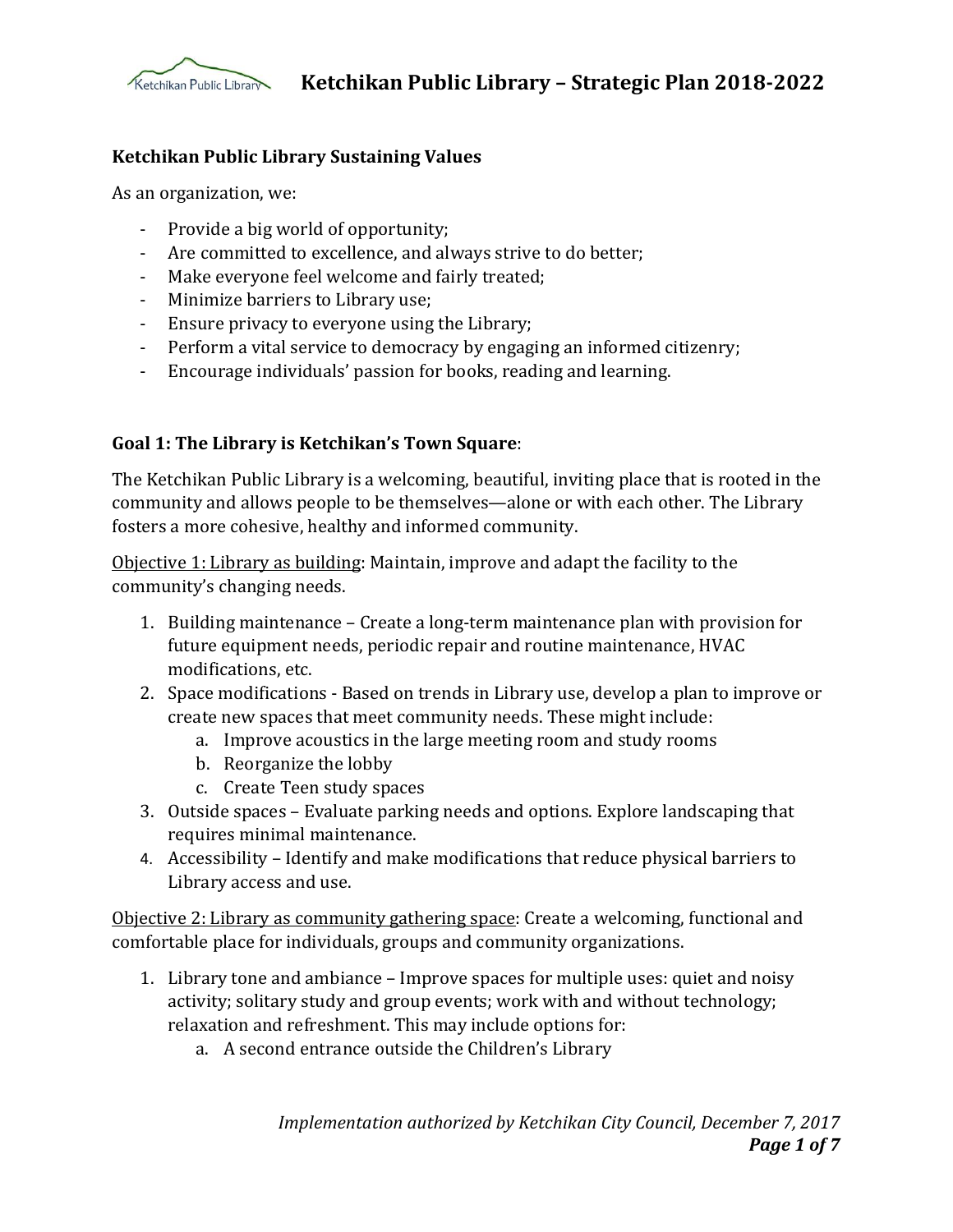

- b. Better use of the Library's outdoor spaces, including the creation of a covered patio area overlooking Deer Mountain
- c. More quiet reading and study areas (possibly the Alaskana Room)
- d. Facilitation of bigger events with more seating space (including partnerships with organizations which have larger event spaces)
- e. A coffee and/or refreshment cart
- 2. Community engagement and learning– Cultivate the Library's role as a unique shared public space and destination of choice in Ketchikan
	- a. Explore ways to draw more people to the Library by promoting its role as the go-to place for engaging with others and exploring a changing world
	- b. Develop the Library's Community Garden and associated hands-on programs, to support a sustainable, healthy and self-sufficient Ketchikan
	- c. Enhance the neighborhood around the Library by building relationships with surrounding businesses and organizations

## **Goal 2: The Library serves the Ketchikan community**:

The Ketchikan Public Library promotes learning, growth and personal enrichment for people of all interests, abilities, and needs, in every stage of life. The Library provides services both within the facility and throughout the Ketchikan Gateway Borough for a community of diverse backgrounds, cultures and languages. The Library delivers materials in a variety of formats, and provides updated equipment, Internet access, and assistance using digital and online materials.

Objective 1: Transforming technology: Provide access to and assistance in using an everevolving variety of computer equipment and online resources.

- 1. Improve and streamline patrons' use of wi-fi.
- 2. Explore the use of a printing kiosk and/or self-checkout station.
- 3. Create and implement a technology plan with a regular replacement/update cycle.
- 4. Consider the creation of a Library IT Specialist position to maintain Library equipment and networks, assist patrons with technology questions, and conduct programs and workshops on technology use, trends, and issues.
- 5. With other members of the First City Libraries Consortium (FLC), customize the FCL online catalog to make it easier for patrons to use.

Objective 2: Transforming collections: Provide books, movies, music and other materials in the formats and languages requested by Library patrons, and organized with patron convenience in mind.

1. Select books and other library materials to serve Ketchikan's diverse population.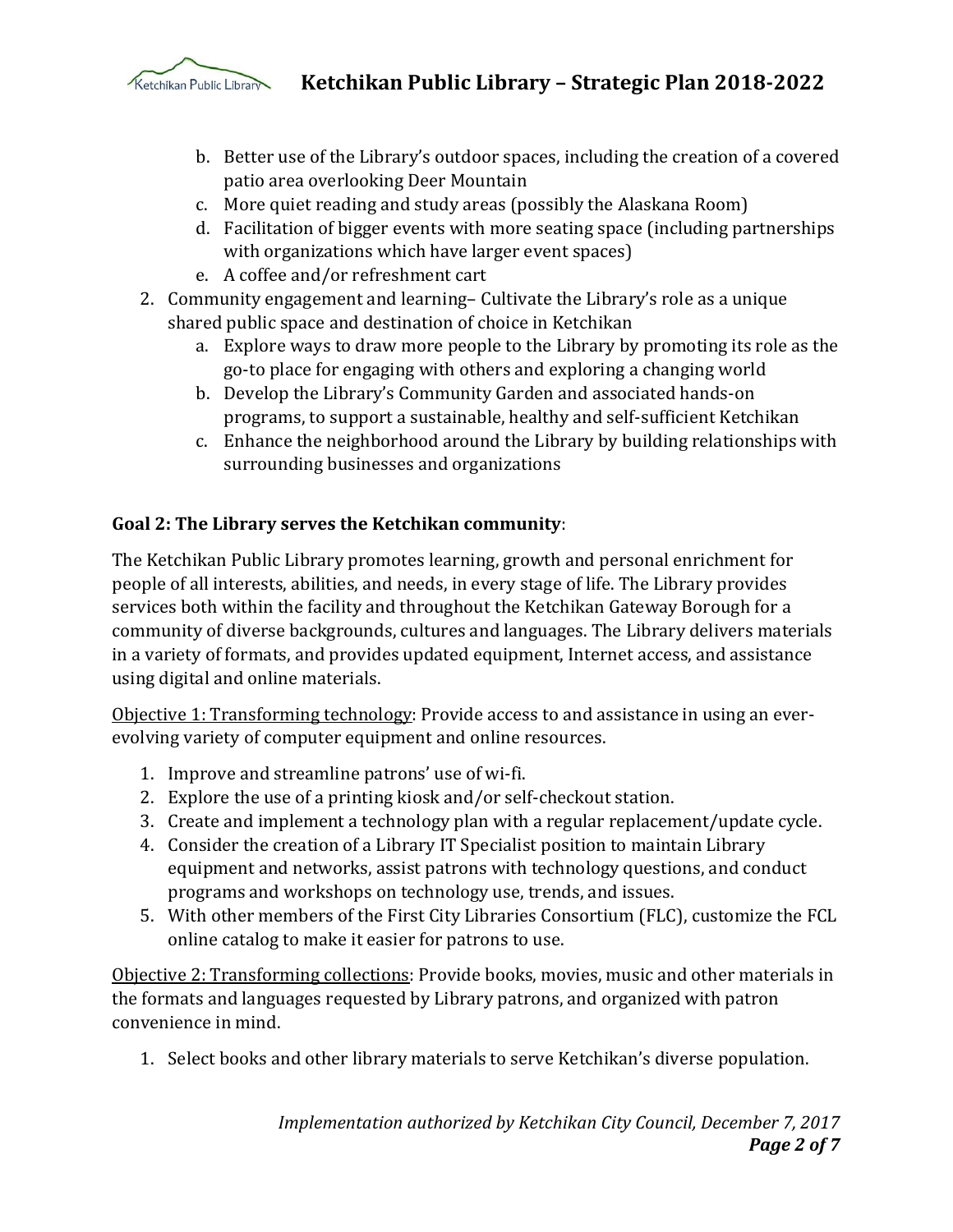

 **Ketchikan Public Library – Strategic Plan 2018-2022**

- 2. Explore the reorganization of some or all Library collections in bookstore fashion, and adjust shelving for patron convenience.
- 3. Expand the Library's digital content with more Alaska Digital Library titles and copies, and participate in a state-wide project to digitize local newspapers.
- 4. Develop Library collections budgets based on how patrons use our collections and in what formats.
- 5. Encourage suggestions from the community about what books, music, movies and other materials to acquire.
- 6. Provide a way for patrons to share reviews of books, movies and music.

Objective 3: Transforming programs: Bring enriching and entertaining programs to the Borough, and leverage the talents and interests of local residents to enrich Library programming.

- 1. Develop traveling programs and events to conduct in schools and community centers around the Borough, including communities available only by skiff.
- 2. Actively seek local artisans, artists, crafters and experts to develop programs.

Objective 4: Transforming services: Identify underserved groups in the community, and work with them to provide appropriate Library resources, services and programs. Shape library services and delivery to meet emerging learning needs and expectations of all community members.

- 1. Approach local businesses and industries to determine their needs and the needs of their employees.
- 2. Work with Native governments and organizations to ensure the Library is providing relevant services, programs and materials for Native community members.

## **Goal 3: The Library engages with the community:**

The Library effectively markets its services, programs and resources to the Ketchikan community. The Library invites community input and participation in its work, to meet the needs of both currently served and underserved constituencies. The Library works with other partners to pursue goals of community importance.

Objective 1: Partnerships and alliances: Pursue and strengthen partnerships with local non-profits, businesses and organizations and the Library's support groups to advance common goals and objectives.

1. Explore new partnerships with organizations such as PeaceHealth that share the common goal of a healthier, more informed Ketchikan.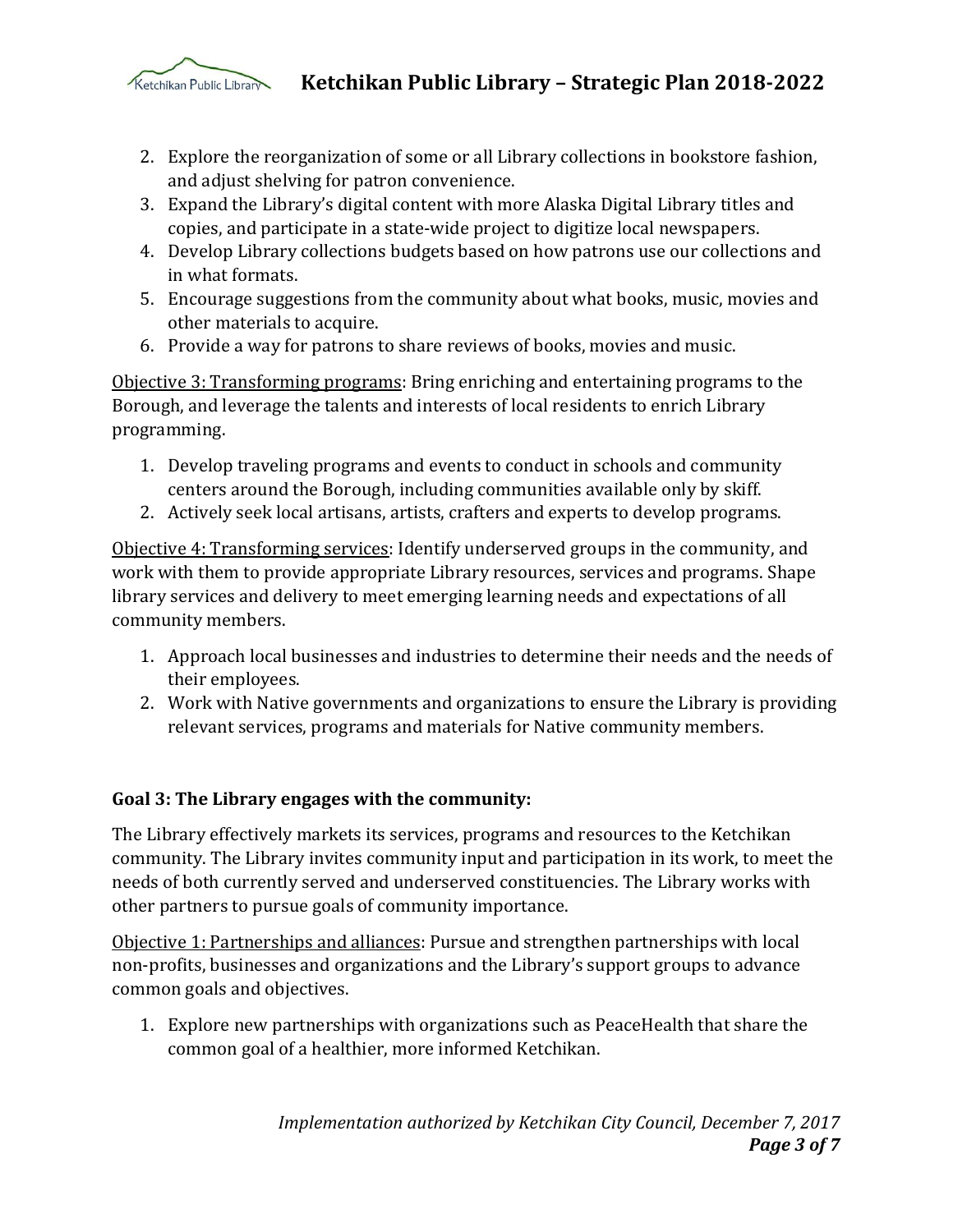

2. Intensify efforts with the Library Advisory Board and the Friends of the Library to identify and implement projects of mutual importance.

Objective 2: Marketing: Promote greater awareness of the Library and its services to all members of the Ketchikan community.

- 1. Create and implement a detailed marketing plan, complete with a list of Ketchikan's target audiences and how best to reach them.
- 2. Identify groups (for example, young adult men) who may not know how the Library could benefit them, and develop marketing specifically to them.
- 3. Improve publicity and advertising of current Library events, services and resources (for example, have a large monitor in the lobby with a scrolling display.)

Objective 3: Online presence: Regularly update the Library's online presence, both the website and social media, to provide streamlined access to online books, music and databases; advertise events and programs; announce new resources and services; and elicit ideas and comments from community members.

- 1. Update the Library's website, and develop a plan for regular reviews of its design and function.
- 2. Maintain a vibrant, active social media presence on Facebook, Twitter, Tumblr, Instagram and other platforms, with a periodic review of available platforms to determine which are most popular with Ketchikan residents.

## **Goal 4: The Library is a growing, vibrant organization**:

The Ketchikan Public Library has a culture of outstanding customer service and a commitment to the concept of the Library as a community good. Library managers value and respect all staff members in their pursuit of excellence, and foster support through advocacy, professional development and an atmosphere of creativity and openmindedness. The Ketchikan Public Library has a nimble organizational culture that adapts to changes in the community of Ketchikan.

Objective 1: Library funding: Nurture and develop healthy revenue streams to maintain the current high level of Library services and community usefulness.

- 1. Regularly update the Borough Assembly and City Council on Library activities, services, and programs, with statistics and examples of how these benefit community members.
- 2. Work with Friends of the Library and other community groups to fund selected library projects and programs.
- 3. Identify and pursue grant funding when possible.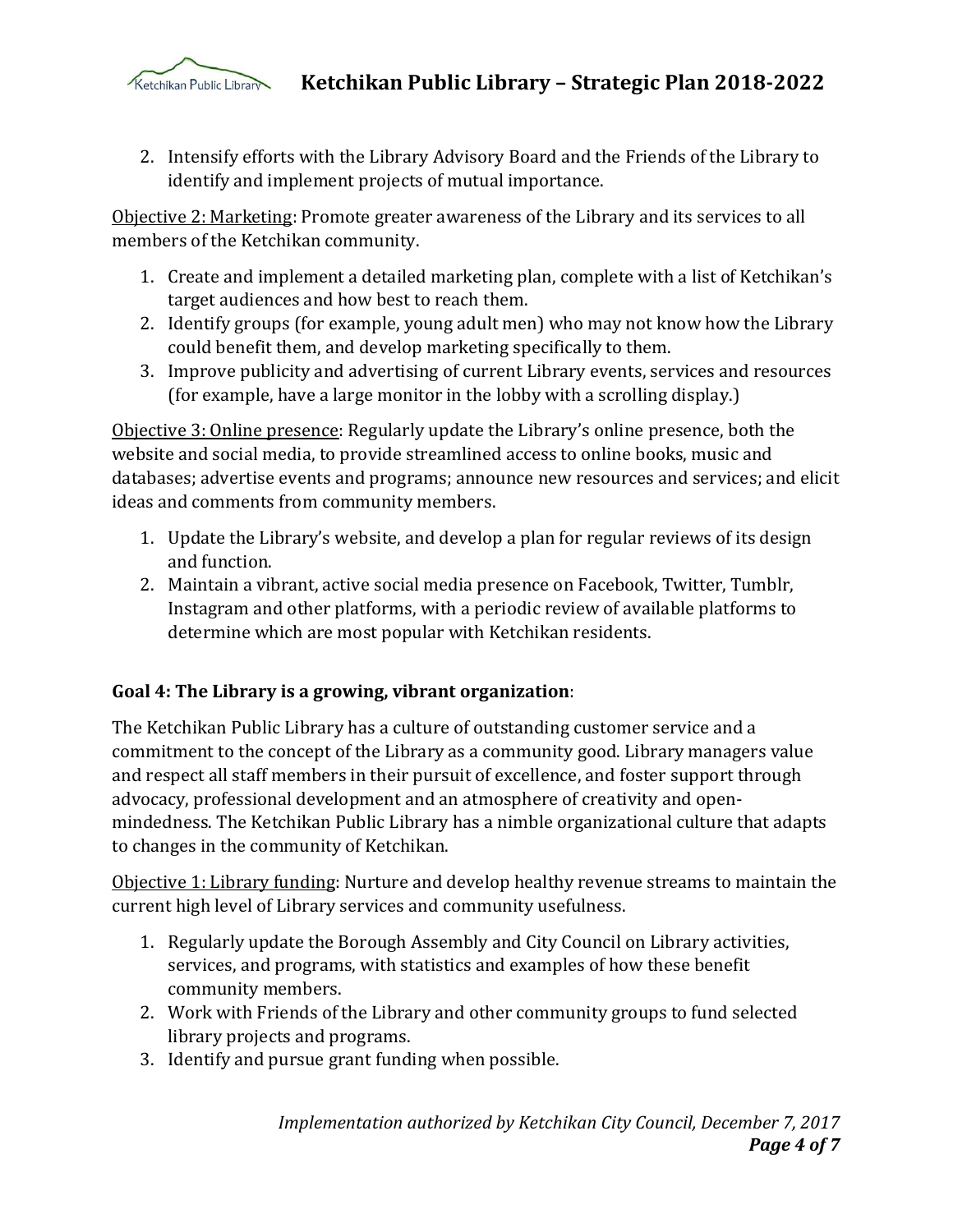

 **Ketchikan Public Library – Strategic Plan 2018-2022**

4. Explore new funding sources such as GoFundMe for specific projects and initiatives.

Objective 2: Staff support: Cultivate inspired and effective staff members working together to maintain and improve the Library.

- 1. Conduct regular staff training to build customer service as well as library-specific skills, to improve existing Library services and to explore new services.
- 2. Hold periodic team-building retreats to reaffirm values, strengthen relationships, inspire creative solutions and celebrate Library and staff accomplishments.
- 3. Fund staff professional development to attend conferences, outside workshops and webinars.
- 4. Assess current staff responsibilities and tasks, update job descriptions, and consider changes to more equitably and logically distribute tasks. This is particularly important because the new building has expanded the Library's services and programming.
- 5. Evaluate the use of staff spaces, and make changes that improve both staff productivity and comfort. This includes:
	- a. Improve lighting, organization and storage at the circulation desk.
	- b. Create more and better organized storage in the staff break room.
	- c. Assess workspace and storage requirements in the staff work room, and develop a plan to address those needs.
- 6. Explore the possibility of increasing the number of benefitted staff, to help retain long-term, experienced part-time staff members.

Objective 3: Policies and procedures: Revise internal policies and procedures to streamline staff time and effort.

- 1. Create patron policies that are succinct, easy to understand, and consistently enforced.
- 2. Develop and implement a comprehensive Library signage plan.
- 3. Document emergency procedures and regularly conduct staff emergency training.
- 4. Incorporate strategic plan goals and objectives into library departmental and individual goals.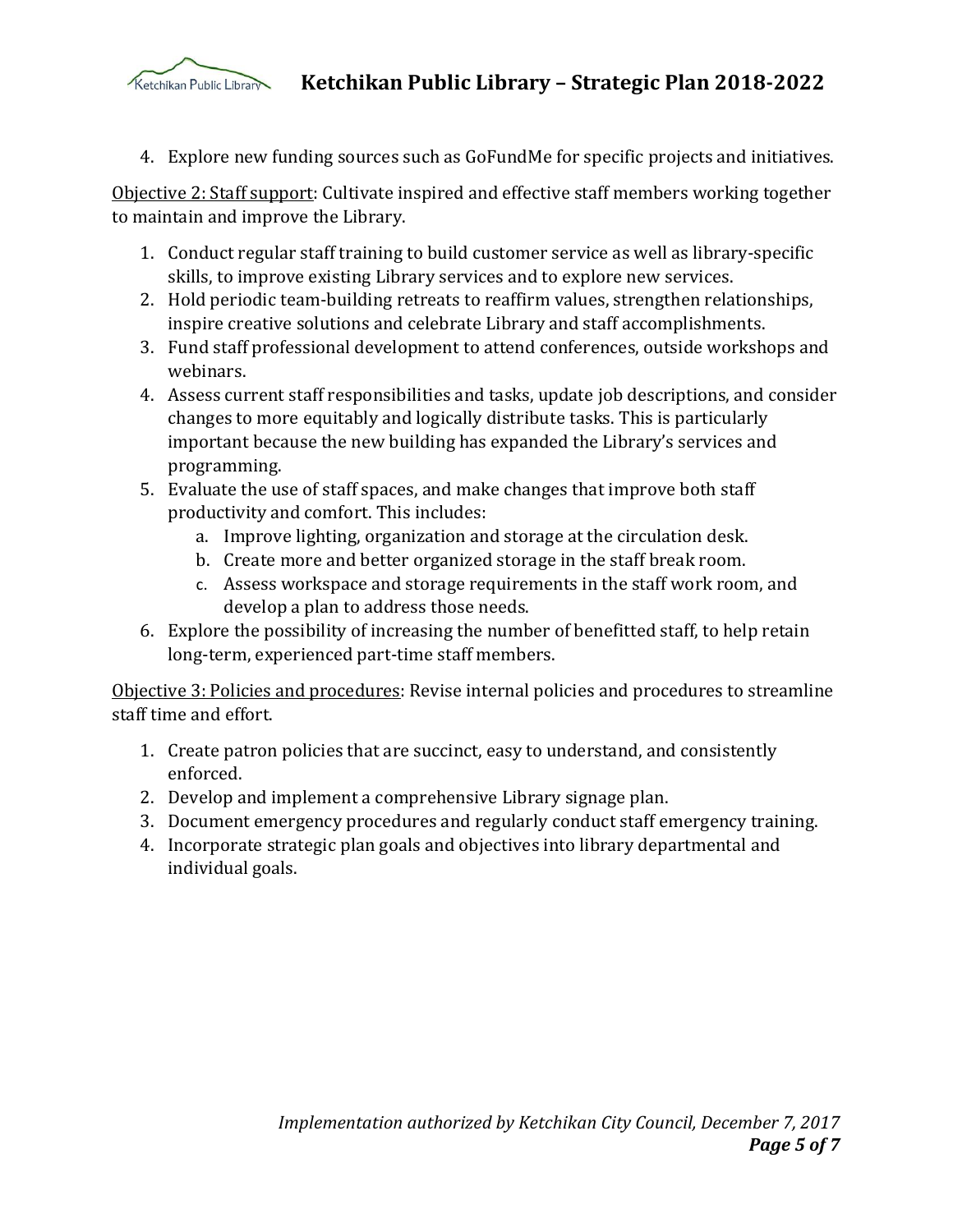

#### **Timeline for Implementation**

Year 1: 2018

Quick fixes:

- Stronger light bulbs at circulation desks **(Q1 – JUV desk still needs)**
- Wi-fi fix **(Q1 - all day pass, one for each patron)**
- Have a staff team-building day with outside facilitator **(Q1 – January - Pat)**
- Selection of new Library materials and programs with diversity in mind **(Q1-)**
- Regularly update City Council, Borough Assembly about Library activities **(Q1 - Pat)**
- Reorganize break room and staff work areas. **(Q1 - all)**
- Call for programming by local artists, artisans, crafters and experts **(planning Q1; implementation Q2-)**
- Pursue grant funding when possible **(Q1-)**
- Incorporate strategic plan into Library reports, evaluations and planning **(Q1 – Div Heads)**

Goal 1/Objective 1.2: Improve or create new spaces to meet community needs. **(Q3)**

Goal 1/Objective 2.1: Improve spaces for a multiplicity of uses. **(Q3)**

Goal 1 /Objective 2.2: Cultivate the Library as a unique shared public space. **(Q3)**

Goal 2 /Objective 1.3: Create a technology plan. **(Q2 – Pat leads)**

Goal 3 /Objective 1.2: Work with the Library Advisory Board and Friends of the Library on projects of mutual importance. **(Q1 - )**

Goal 3 /Objective 2.1: Create a Library marketing plan**. (Q4 – publicize how we've used public's suggestions)**

Goal 4 /Objective 2.3: Fund staff professional development. **(Q1 -)**

Goal 4 /Objective 3.1: Develop and post succinct patron behavior policies. **(Q2)**

Goal 4 /Objective 3.3: Update Library emergency procedures and conduct staff training. **(Q1 - during inventory days)**

Year 2: 2019

Goal 1 /Objective 1.1: Create a building maintenance plan.

Goal 1 /Objective 1.4: Identify and minimize physical barriers to Library access.

Goal 2 /Objective 1.4: Propose the creation of an IT Resource Specialist position.